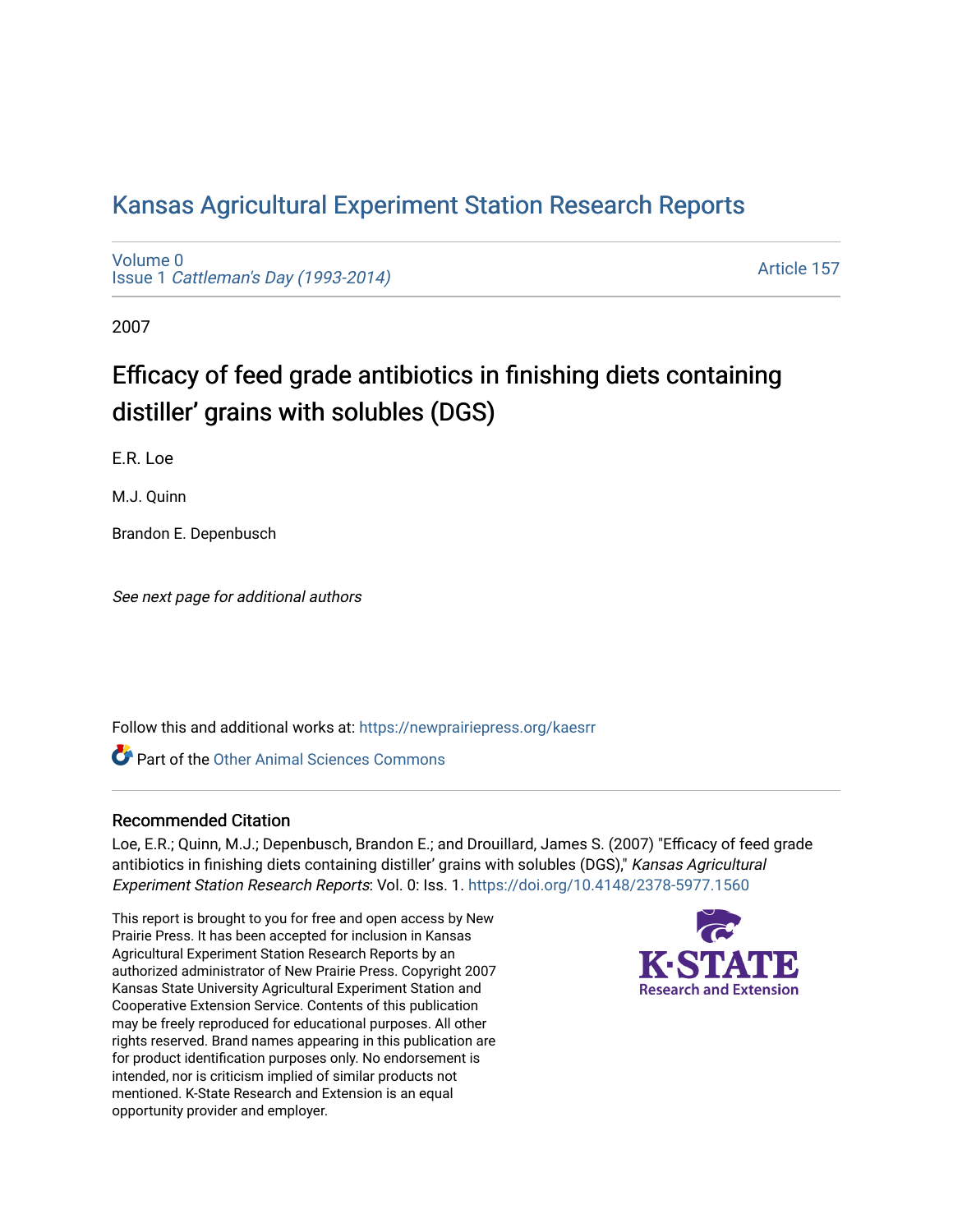### Efficacy of feed grade antibiotics in finishing diets containing distiller' grains with solubles (DGS)

#### Abstract

Rumensin and Tylan, both marketed by Elanco Products Company, have proved to be valuable feed additives when fed to finishing feedlot cattle. Rumensin was approved in the mid-1970s to improve feed efficiency and average daily gain. Rumensin frequently is used to manage digestive disturbances associated with otherwise erratic intakes of high grain diets. Tylan is fed as a preventative for liver abscesses. Rumen disorders such as acidosis and rumenitis are predisposing factors for liver abscesses. Erratic intakes of high grain diets along with poor bunk management are important factors that predispose cattle to ruminal disorders. Abscessed livers can have deleterious affects on animal performance, and in extreme situations lead to excess carcass trim and reduced carcass yields. Distiller's grains with solubles (DGS) typically contain the protein, bran, and germ portions of the grain used in the fermentation process. In studies previously conducted at Kansas State University, corn germ fed at levels as low as 5% (dry basis) significantly reduced the incidence of liver abscesses. Since DGS also contain the corn germ, we hypothesized that a similar effect could be achieved by substituting DGS for corn. The objective of this study was to evaluate the efficacy of Rumensin and Tylan on growth performance, carcass characteristics, and carcass quality of yearling heifers fed diets based on steamflaked corn with and without 25% corn wet DGS.

#### Keywords

Cattlemen's Day, 2007; Kansas Agricultural Experiment Station contribution; no. 07-179-S; Report of progress (Kansas State University. Agricultural Experiment Station and Cooperative Extension Service); 978; Beef; Cattle; Distiller's grains with solubles (DGS); Rumensin; Tylan

#### Creative Commons License



This work is licensed under a [Creative Commons Attribution 4.0 License](https://creativecommons.org/licenses/by/4.0/).

#### Authors

E.R. Loe, M.J. Quinn, Brandon E. Depenbusch, and James S. Drouillard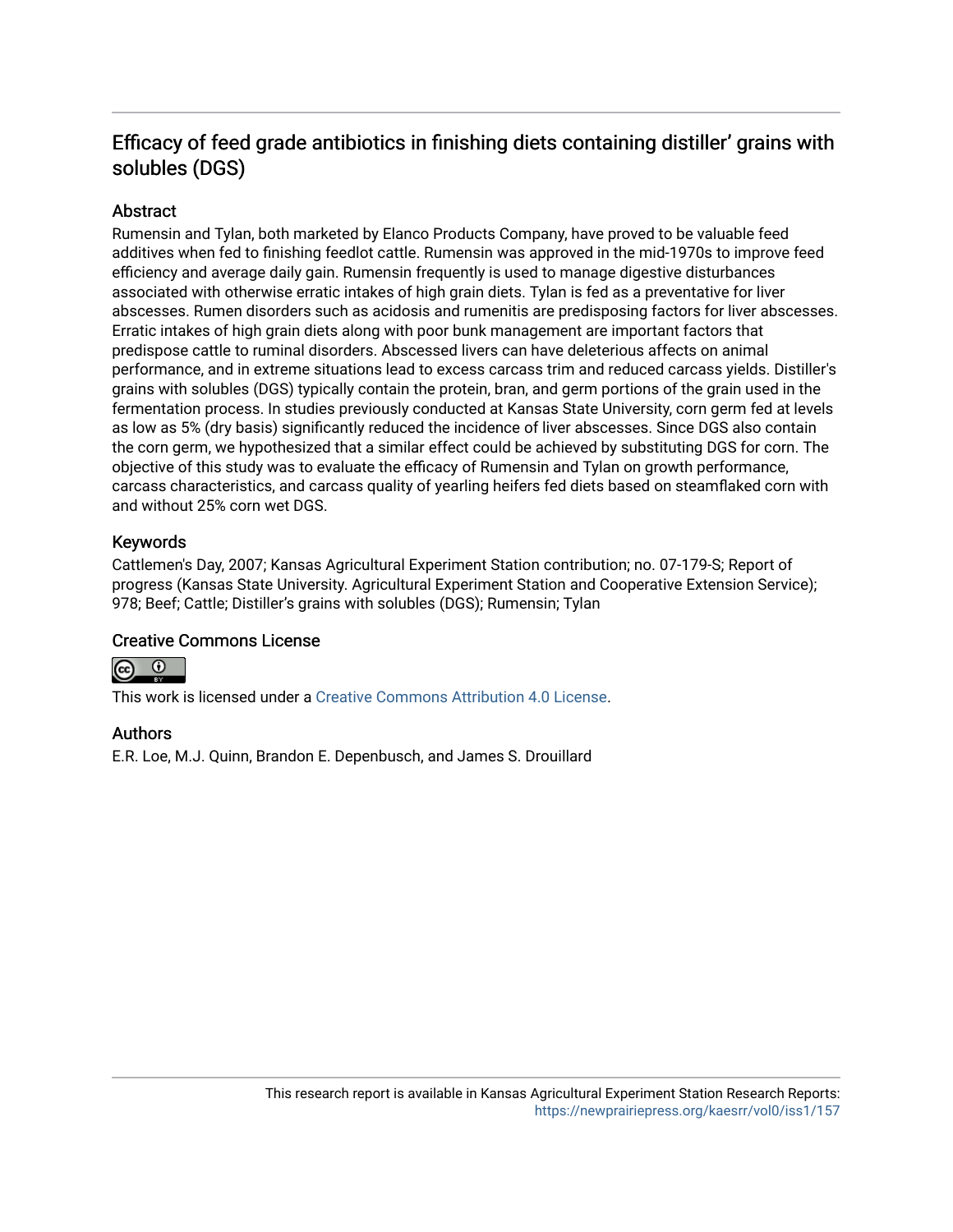#### **EFFICACY OF FEED GRADE ANTIBIOTICS IN FINISHING DIETS CONTAINING DISTILLER' GRAINS WITH SOLUBLES (DGS)**

*B. E. Depenbusch, J. S. Drouillard, E. R. Loe, and M. J. Quinn* 

#### **Introduction**

Rumensin<sup>1</sup> and Tylan<sup>1</sup>, both marketed by Elanco Products Company, have proved to be valuable feed additives when fed to finishing feedlot cattle. Rumensin was approved in the mid-1970s to improve feed efficiency and average daily gain. Rumensin frequently is used to manage digestive disturbances associated with otherwise erratic intakes of high grain diets. Tylan is fed as a preventative for liver abscesses. Rumen disorders such as acidosis and rumenitis are predisposing factors for liver abscesses. Erratic intakes of high grain diets along with poor bunk management are important factors that predispose cattle to ruminal disorders. Abscessed livers can have deleterious affects on animal performance, and in extreme situations lead to excess carcass trim and reduced carcass yields.

Distiller's grains with solubles (DGS) typically contain the protein, bran, and germ portions of the grain used in the fermentation process. In studies previously conducted at Kansas State University, corn germ fed at levels as low as 5% (dry basis) significantly reduced the incidence of liver abscesses. Since DGS also contain the corn germ, we hypothesized that a similar effect could be achieved by substituting DGS for corn. The objective of this study was to evaluate the efficacy of Rumensin and Tylan on growth performance,

 $\overline{a}$ 

carcass characteristics, and carcass quality of yearling heifers fed diets based on steamflaked corn with and without 25% corn wet DGS.

#### **Experimental Procedures**

Three hundred and seventy-one crossbredyearling heifers (660  $\pm$  19 lbs) were obtained from a common source and used in a finishing study. Heifers were fed finishing diets based on steam-flaked corn with and without 25% of diet dry matter as corn wet DGS. Within each diet, heifers were fed no antibiotics (NONE), Rumensin only (RUMENSIN), or Rumensin plus Tylan (RUM+TYL). Rumensin was fed at 300 mg/heifer daily and Tylan at 90 mg/heifer daily. Diets are described in Table 1.

Heifers were housed in 54 concretesurfaced pens  $(392 \text{ ft}^2)$  with overhead shade covering the bunk and half of the pen. Pens included automatic water fountains and 10.5 linear feet of bunk space. Pen weight of animals was determined on days 33, 61, 89, and 122 using a pen scale. Pen weights also were measured just prior to shipping to a commercial abattoir.

Cattle were harvested on day 150 at a commercial abattoir in Emporia, KS, at which time carcass data were collected. Hot carcass

<sup>&</sup>lt;sup>1</sup>Rumensin and Tylan are registered trademarks of Elanco Animal Health, Indianaplis, IN.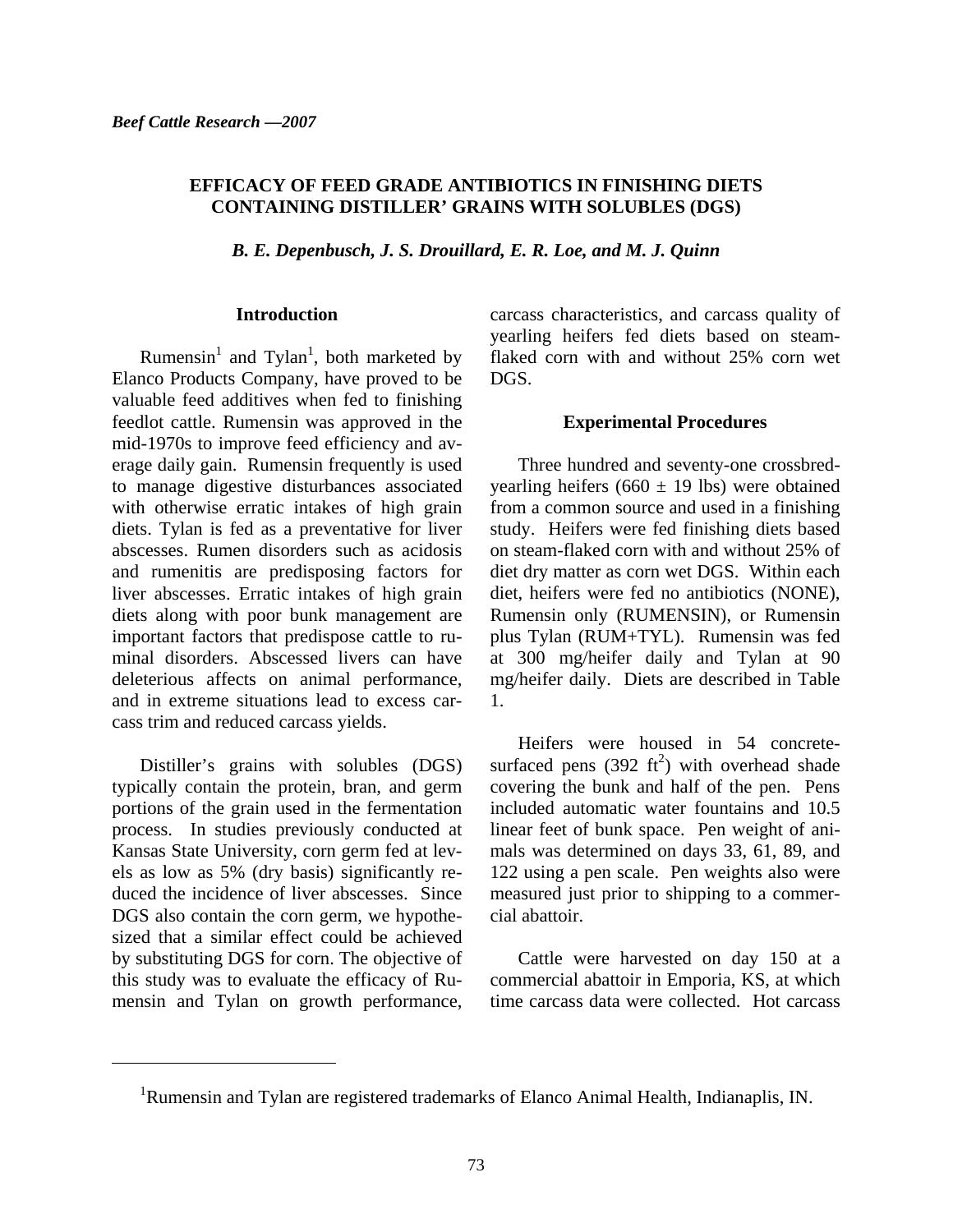weight and liver abscess scores were obtained at the time of harvest. Measurements taken following a 24-hour chill were ribeye area; subcutaneous fat thickness over 12th rib; kidney, pelvic, and heart fat; marbling score; USDA quality grades; and USDA yield grades. Final body weight was calculated by dividing hot carcass weight by a common dressing percentage of 63.5.

#### **Results and Discussion**

Yearling heifers fed the steam-flaked corn based diet with 25% corn-wet DGS gained 8% less weight and were less efficient than heifers fed no DGS. Addition of RUMENSIN and RUM+TYL did not significantly affect animal growth performance. Dry matter intake and feed to gain ratio were numerically lower for RUMENSIN and RUM+TYL, but this difference was not significant. Average daily gain and final body weights were similar among heifers fed NONE, RUMENSIN, and RUM+TYL.

Carcass weight and ribeye area were both less for the heifers fed 25% corn wet DGS. In addition, these heifers also had a lower dress yield. Percent liver abscess was not significantly altered with the inclusion of 25% corn wet DGS. Marbling score and carcasses grading USDA Choice or better were both significantly lower for heifers fed DGS. Carcass data from these heifers suggest that feeding 25%

corn wet DGS resulted in similar 12th rib fat thickness and kidney, pelvic, and heart fat, but with less lean muscle (i.e., ribeye area) and a smaller carcass. The net result from feeding 25% corn-wet DGS was a lower valued carcass.

Addition of RUMENSIN and RUM+TYL to finishing diets based on steam-flaked corn with and without DGS resulted in no significant differences in carcass merit or quality. We did observe some numerical decreases in liver abscess with the addition of RUM+TYL, but only in diets without DGS. In the steamflaked corn diets, RUM+TYL reduced liver abscess by 66%. However, in the diets containing DGS, we observed no differences in liver abscess rates. Results from this study suggest that Tylan yields a reduction in liver abscesses when added to traditional steamflaked corn diets, but it may lack efficacy in finishing diets containing DGS.

#### **Implications**

Twenty-five percent corn wet DGS in steam-flaked corn diets reduced animal performance and carcass value. Rumensin did not result in any improvements in growth performance or carcass quality. Efficacy of Tylan in diets containing DGS appears to be less than in more traditional steam-flaked corn diets.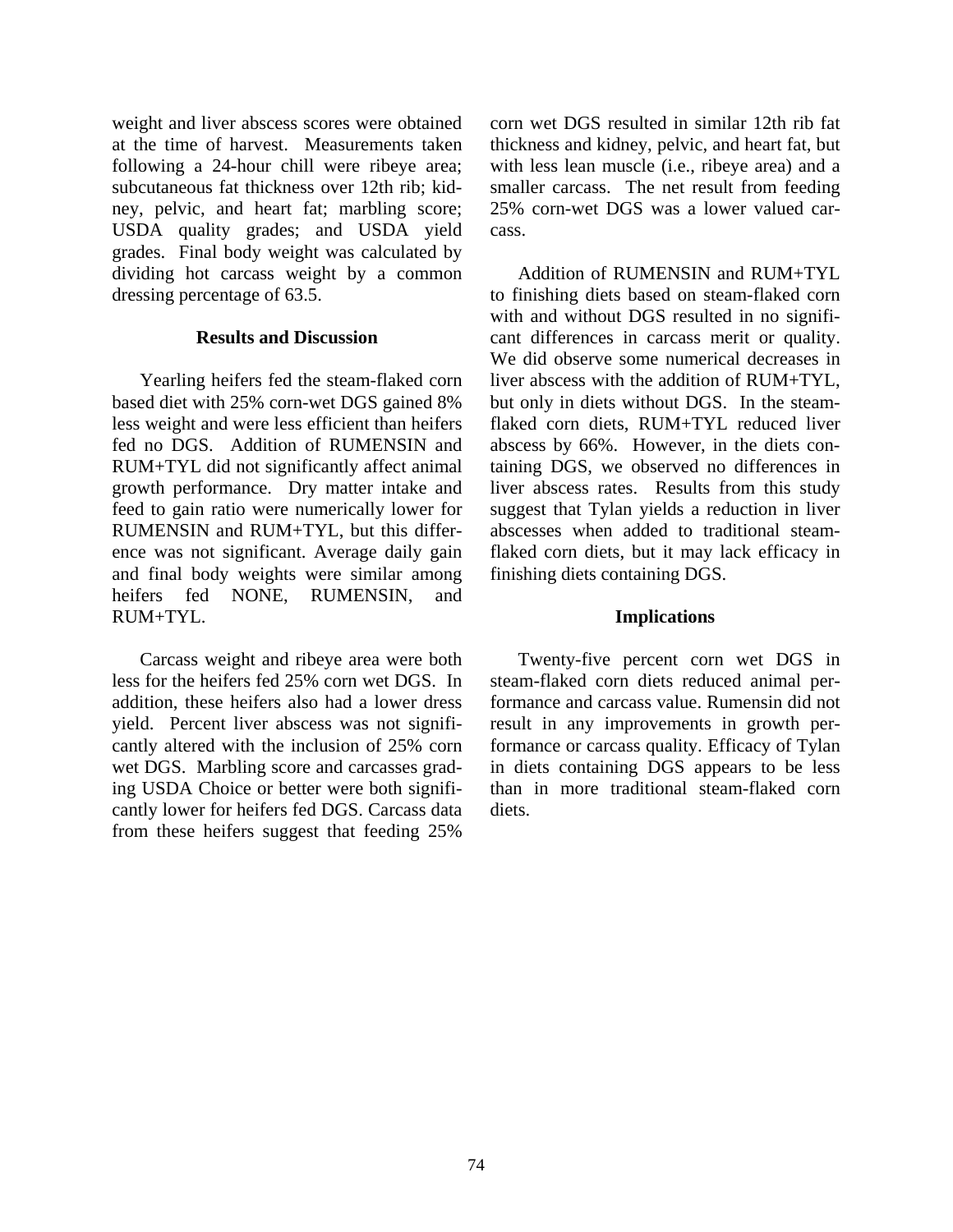| Ingredient, % (dry basis) | Steam-Flaked Corn            | Steam-Flaked Corn with WDGS <sup>b</sup> |  |  |
|---------------------------|------------------------------|------------------------------------------|--|--|
| Steam-flaked corn         | 83.9                         | 64.9                                     |  |  |
| Corn wet DGS              | $\qquad \qquad \blacksquare$ | 25.0                                     |  |  |
| <b>Steep</b>              | 5.0                          | -                                        |  |  |
| Alfalfa hay               | 6.0                          | 6.0                                      |  |  |
| Limestone                 | 1.3                          | 1.3                                      |  |  |
| Urea                      | 1.0                          |                                          |  |  |
| Supplement <sup>a</sup>   | 2.8                          | 2.8                                      |  |  |
| Nutrient %, calculated    |                              |                                          |  |  |
| Dry matter                | 78.8                         | 61.0                                     |  |  |
| Crude protein             | 14.0                         | 14.8                                     |  |  |
| Fat                       | 3.3                          | 5.4                                      |  |  |
| Calcium                   | 0.70                         | 0.70                                     |  |  |
| Phosphorus                | 0.30                         | 0.36                                     |  |  |

**Table 1. Composition of Finishing Diets Based on Steam-flaked Corn With and Without 25% Corn Wet DGS Fed to Yearling Heifers** 

a Supplement provided one of 3 different feed additive combinations:

NONE = Formulated to provide 0.5 mg MGA per heifer daily,

RUMENSIN = Formulated to provide 0.5 mg MGA and 300 mg Rumensin per heifer daily,

 RUM+TYL = Formulated to provide 0.5 mg MGA, 300 mg Rumensin, and 90 mg Tylan per heifer daily.  $b$ WDGS = Corn wet DGS was added to the diet at 25% (dry basis).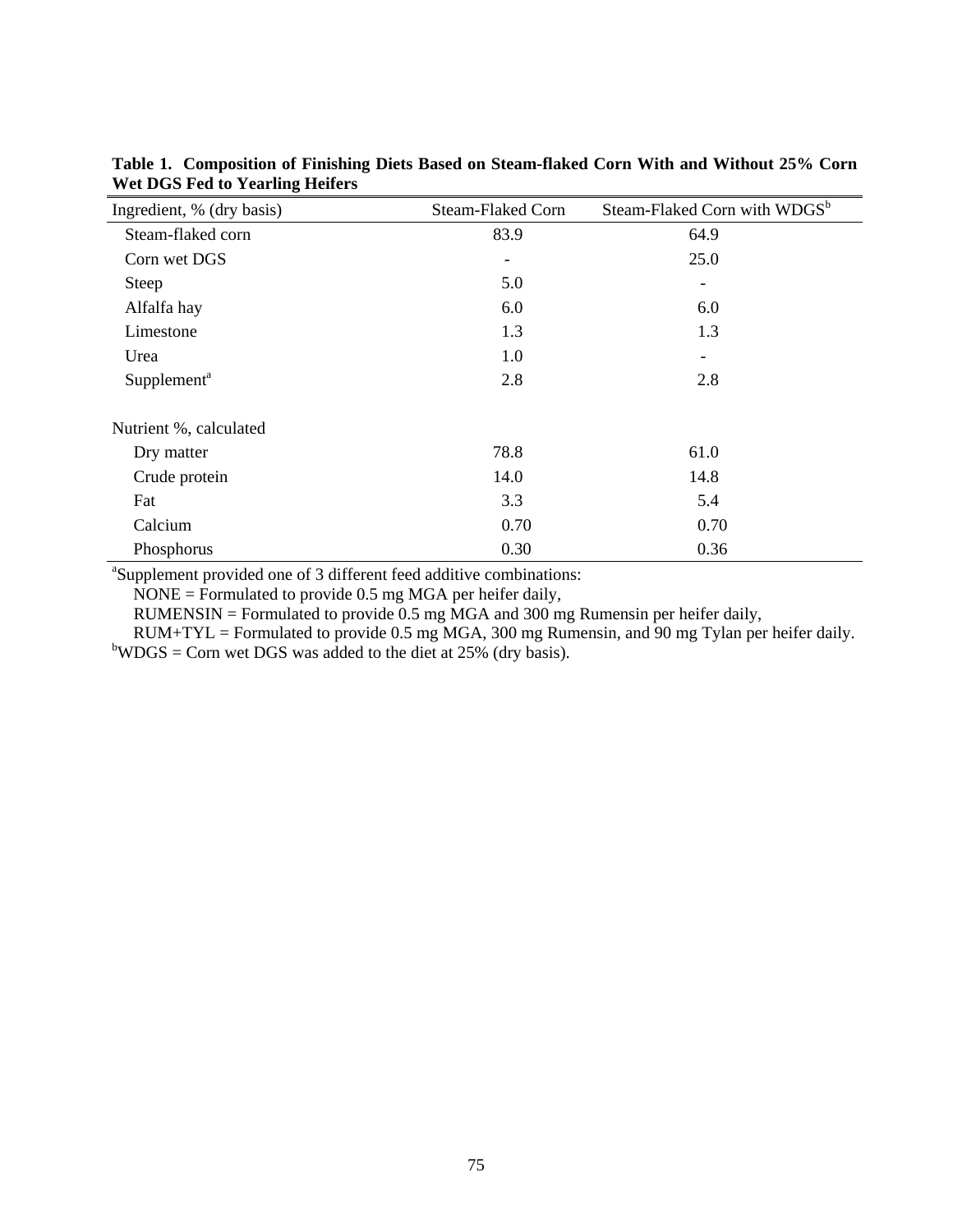| <b>Steam-Flaked Corn</b>      |             |                 | Steam-Flaked Corn and WDGS <sup>d</sup> |             |                 |                | $P$ value                |      |                          |                           |
|-------------------------------|-------------|-----------------|-----------------------------------------|-------------|-----------------|----------------|--------------------------|------|--------------------------|---------------------------|
| Item                          | <b>NONE</b> | <b>RUMENSIN</b> | RUM+TYL                                 | <b>NONE</b> | <b>RUMENSIN</b> | <b>RUM+TYL</b> | <b>SEM</b>               | Diet | Additive                 | Diet $\times$<br>Additive |
| No. of head                   | 63          | 62              | 62                                      | 62          | 63              | 59             | $\overline{\phantom{0}}$ |      |                          |                           |
| No. of pens                   | 9           | 9               | 9                                       | 9           | 9               | 9              | $\overline{\phantom{0}}$ |      | -                        | $\overline{\phantom{0}}$  |
| Days on feed                  | 150         | 150             | 150                                     | 150         | 150             | 150            | $\overline{\phantom{a}}$ |      | $\overline{\phantom{0}}$ | $\overline{\phantom{a}}$  |
| Initial weight, lb            | 660         | 660             | 660                                     | 660         | 660             | 660            | 19.3                     | 0.56 | 0.41                     | 0.84                      |
| Final weight, lb <sup>e</sup> | 1,096       | 1,079           | 1,093                                   | 1,059       | 1,049           | 1,054          | 24.4                     | 0.01 | 0.39                     | 0.90                      |
| Dry matter intake,<br>lb/day  | 17.6        | 17.4            | 17.1                                    | 17.4        | 17.1            | 17.0           | 0.41                     | 0.34 | 0.33                     | 0.93                      |
| Average daily gain,<br>lb/day | 2.91        | 2.80            | 2.89                                    | 2.66        | 2.59            | 2.63           | 0.07                     | 0.01 | 0.36                     | 0.91                      |
| Feed:gain                     | 6.05        | 6.20            | 5.91                                    | 6.51        | 6.61            | 6.42           | 0.13                     | 0.01 | 0.20                     | 0.87                      |

| Table 2. Growth Performance of Yearling Heifers Fed Diets Containing Either Steam-flaked Corn or a Combination of Steam-flaked |
|--------------------------------------------------------------------------------------------------------------------------------|
| Corn and Corn Wet DGS With Different Feed Additives (NONE <sup>a</sup> , RUMENSIN <sup>b</sup> , and RUM+TYL <sup>c</sup> )    |

 $\text{NONE}$  = Formulated to provide 0.5 mg MGA per heifer daily.

 ${}^{\text{b}}$ RUMENSIN = Formulated to provide 0.5 mg MGA and 300 mg Rumensin per heifer daily.

 $\text{F}$ UM+TYL = Formulated to provide 0.5 mg MGA, 300 mg Rumensin, and 90 mg Tylan per heifer daily.

 $\text{d}^{\text{d}}$ WDGS = Corn wet DGS was added to the diet at 25% (dry basis).

eCarcass adjusted final weight calculated by dividing carcass weight by a common dress yield of 63.5%.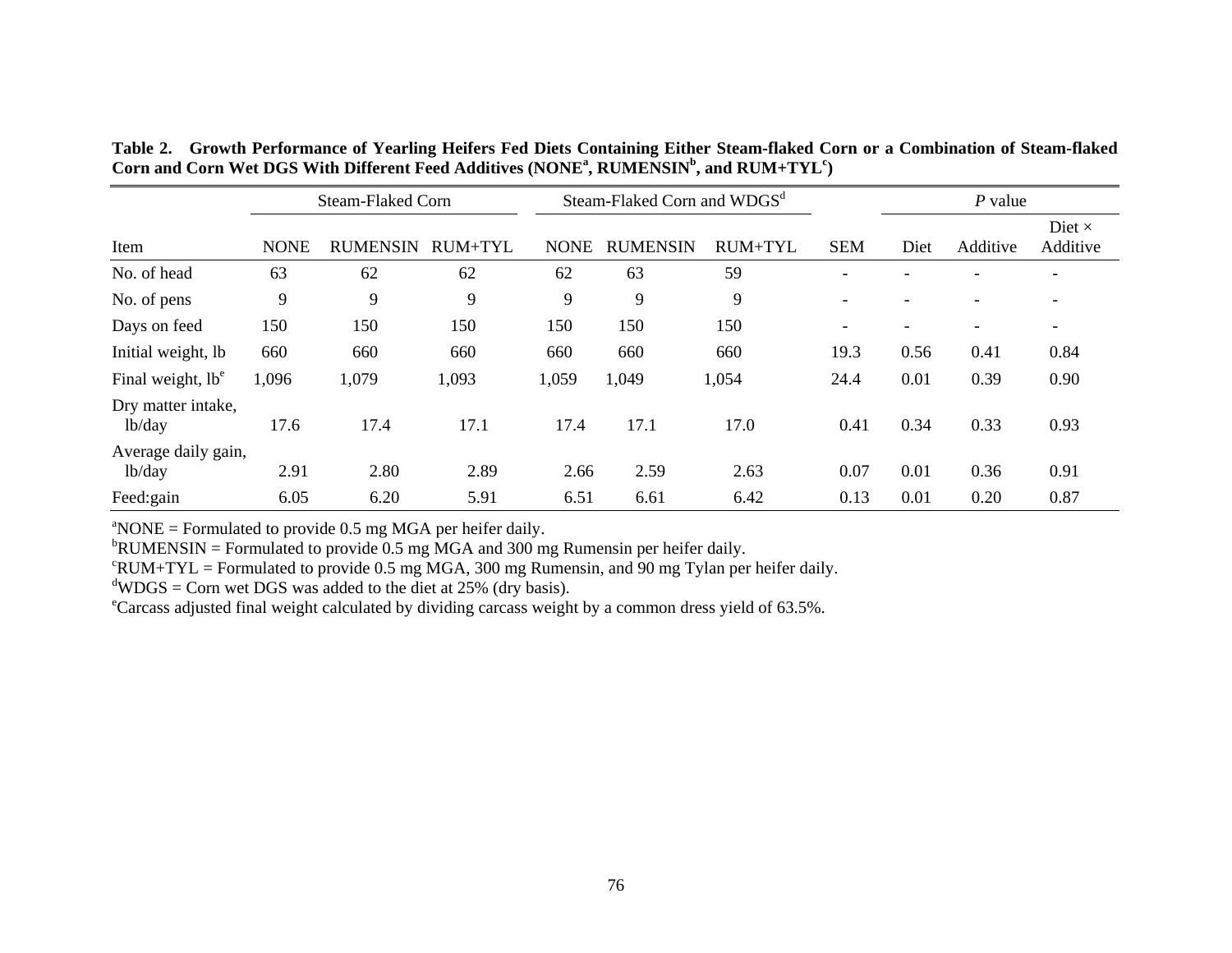|                                     | <b>Steam-Flaked Corn</b> |                         |                | Steam-Flaked Corn and WDGS <sup>d</sup> |                  |                |            | $P$ value |          |                           |
|-------------------------------------|--------------------------|-------------------------|----------------|-----------------------------------------|------------------|----------------|------------|-----------|----------|---------------------------|
| Item                                | <b>NONE</b>              | <b>RUMENSIN RUM+TYL</b> |                | <b>NONE</b>                             | <b>RUMENSIN</b>  | RUM+TYL        | <b>SEM</b> | Diet      | Additive | Diet $\times$<br>Additive |
| Hot carcass weight, lb              | 696                      | 685                     | 694            | 673                                     | 666              | 669            | 15.5       | 0.01      | 0.37     | 0.93                      |
| Dress yield, %                      | 62.3                     | 61.6                    | 61.7           | 61.3                                    | 61.1             | 61.4           | 0.24       | 0.01      | 0.90     | 0.30                      |
| Ribeye area, inches $2$             | 12.77                    | 11.97                   | 12.41          | 12.16                                   | 11.74            | 12.09          | 0.26       | 0.05      | 0.04     | 0.71                      |
| Kidney, pelvic, and<br>heart fat, % | 2.65                     | 2.62                    | 2.68           | 2.68                                    | 2.64             | 2.66           | 0.05       | 0.73      | 0.55     | 0.79                      |
| 12th -rib fat, inches               | 0.47                     | 0.46                    | 0.48           | 0.47                                    | 0.48             | 0.47           | 0.03       | 0.80      | 0.96     | 0.79                      |
| Liver abscess, %                    | 24                       | 22                      | 8              | 15                                      | 16               | 16             | 5.1        | 0.53      | 0.27     | 0.24                      |
| $A+^e$                              | 16                       | 12                      | 3              | 8                                       | 6                | 10             | 3.5        | 0.48      | 0.30     | 0.09                      |
| $A^f$                               | $\overline{2}$           | 3                       | $\overline{2}$ | $\overline{0}$                          | $\boldsymbol{0}$ | $\overline{2}$ | 1.5        | 0.17      | 0.79     | 0.50                      |
| $A-g$                               | 6                        | $\overline{7}$          | 3              | 6                                       | 10               | $\overline{4}$ | 3.2        | 0.35      | 0.35     | 0.87                      |

**Table 3. Carcass Characteristics of Yearling Heifers Fed Diets Containing Either Steam-flaked Corn or a Combination of Steam-flaked**  Corn and Corn Wet DGS With Different Feed Additives (NONE<sup>a</sup>, RUMENSIN<sup>b</sup>, and RUM+TYL<sup>c</sup>)

 $^{\circ}$ NONE = Formulated to provide 0.5 mg MGA per heifer daily.

 $b$ RUMENSIN = Formulated to provide 0.5 mg MGA and 300 mg Rumensin per heifer daily.

 $c$ RUM+TYL = Formulated to provide 0.5 mg MGA, 300 mg Rumensin, and 90 mg Tylan per heifer daily.

 $d$ WDGS = Corn wet DGS was added to the diet at 25% (dry basis).

 $e^{\epsilon}$ A+ = One or more large or multiple, small, active abscesses with or without adhesions.

 ${}^{\text{f}}\text{A}$  = Two to four small, well-organized abscesses.

 ${}^{g}$ A- = One or two small abscesses or scars.